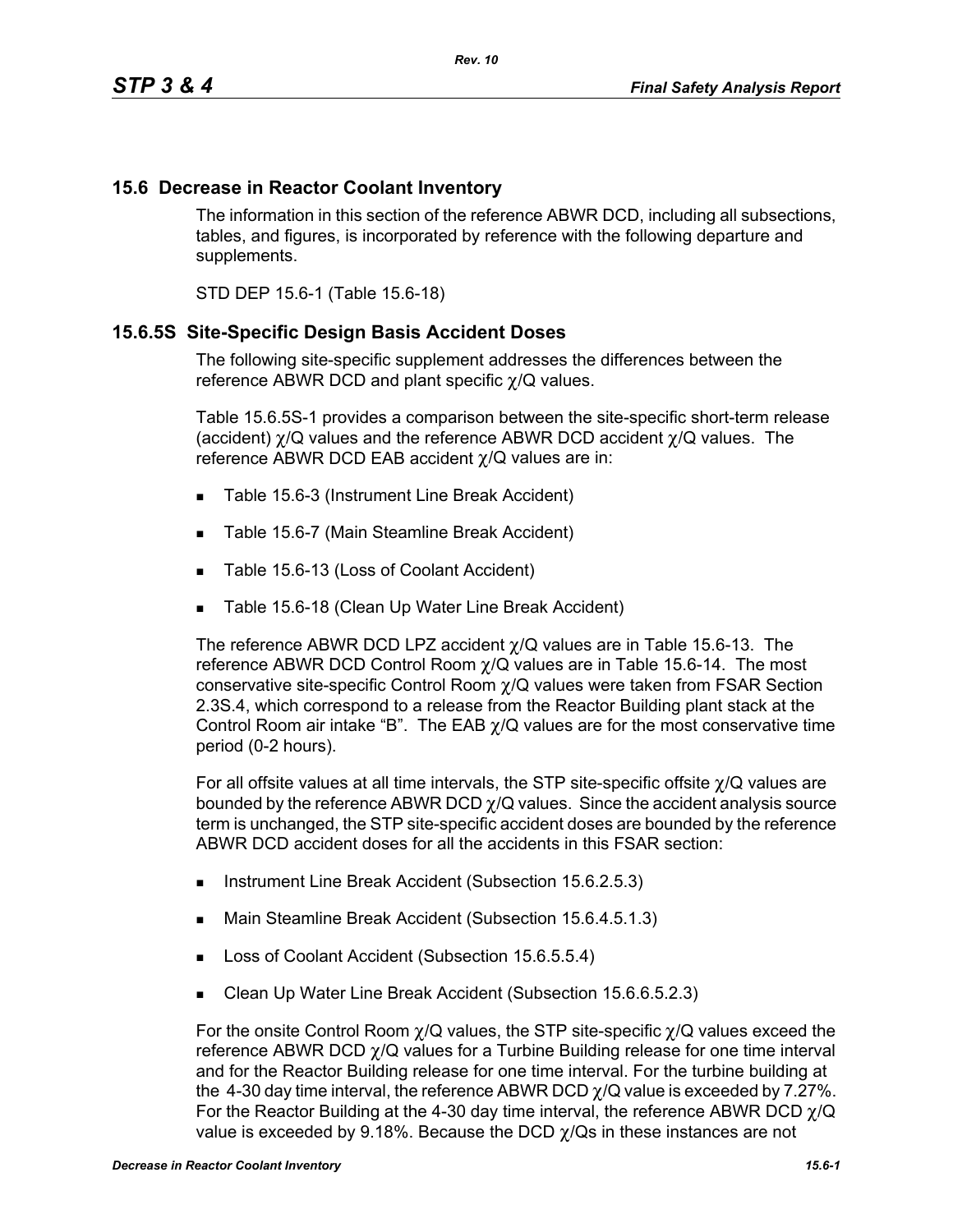bounded by site-specific values, the Control Room site specific radiological consequence analysis is performed.The results for doses are shown in Table 15.6.5S-2. The Control Room doses remain well within the regulatory limits.

# **15.6.7 COL License Information**

#### **15.6.7.1 Iodine Removal Credit**

The following site-specific supplement addresses COL License Information Item 15.7.

The design characteristics of the main steamlines, drain lines, and main condenser are the same as specified in the reference ABWR DCD. As a result, the parameters in Table 15.6-8, Items II.D (MSIV leakage) and II.E (condenser data) remain unchanged. Since the iodine credit is a function of these parameters, the STP 3 & 4 iodine removal credit does not deviate from the reference ABWR DCD.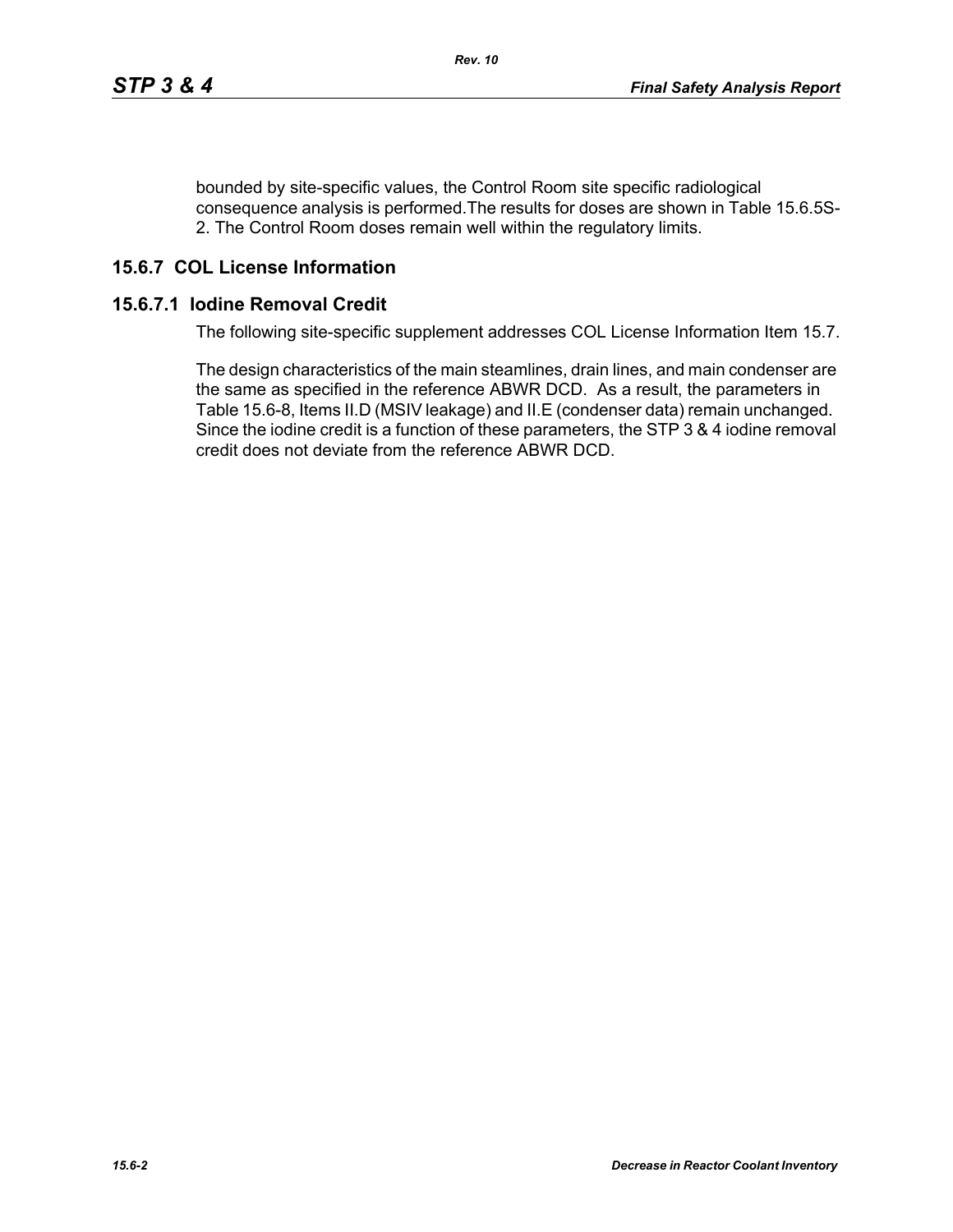| Receptor                                             | <b>STP</b><br><b>Site-Specific</b><br>$\chi/\mathbf{Q}$ | <b>ABWR</b><br><b>DCD</b><br>$\chi/\mathbf{Q}$ |
|------------------------------------------------------|---------------------------------------------------------|------------------------------------------------|
| Location                                             | $(s/m^3)$                                               | $(s/m^3)$                                      |
| <b>EAB</b>                                           | 2.74E-04                                                | 1.37E-03                                       |
| <b>LPZ</b>                                           |                                                         |                                                |
| 0-8 hours                                            | 2.45E-05                                                | 1.56E-04                                       |
| 8-24 hours                                           | 1.67E-05                                                | 9.61E-05                                       |
| $1-4$ days                                           | 7.57E-06                                                | 3.36E-05                                       |
| $4-30$ days                                          | 2.59E-06                                                | 7.42E-06                                       |
| <b>Control Room</b><br>(Reactor Building<br>Release) |                                                         |                                                |
| 0-8 hours                                            | 2.03E-03*                                               | 3.10E-03                                       |
| 8-24 hours                                           | 5.88E-04                                                | 1.83E-03                                       |
| $1-4$ days                                           | 6.29E-04                                                | 1.16E-03                                       |
| $4-30$ days                                          | 5.59E-04                                                | 5.12E-04                                       |
| <b>Control Room</b><br>(Turbine Building<br>Release) |                                                         |                                                |
| 0-8 hours                                            | 4.44E-04**                                              | 5.17E-04                                       |
| 8-24 hours                                           | 1.84E-04                                                | 3.05E-04                                       |
| 1-4 days                                             | 1.18E-04                                                | 1.93E-04                                       |
| $4-30$ days                                          | 9.15E-05                                                | 8.53E-05                                       |

### **Table 15.6.5S-1 Site-Specific** χ**/Q**

Notes:

- \* The ABWR DCD provides 0-8 hour  $\chi$ /Q values. This STP site-specific value is the ARCON96 calculated 0-2 hour χ/Q value.
- \*\* This STP site-specific value is the 0-8 hour χ/Q value determined from the 0-2 and 2-8 hour ARCON96 calculated values per NUREG/CR-6331, Section 3.7.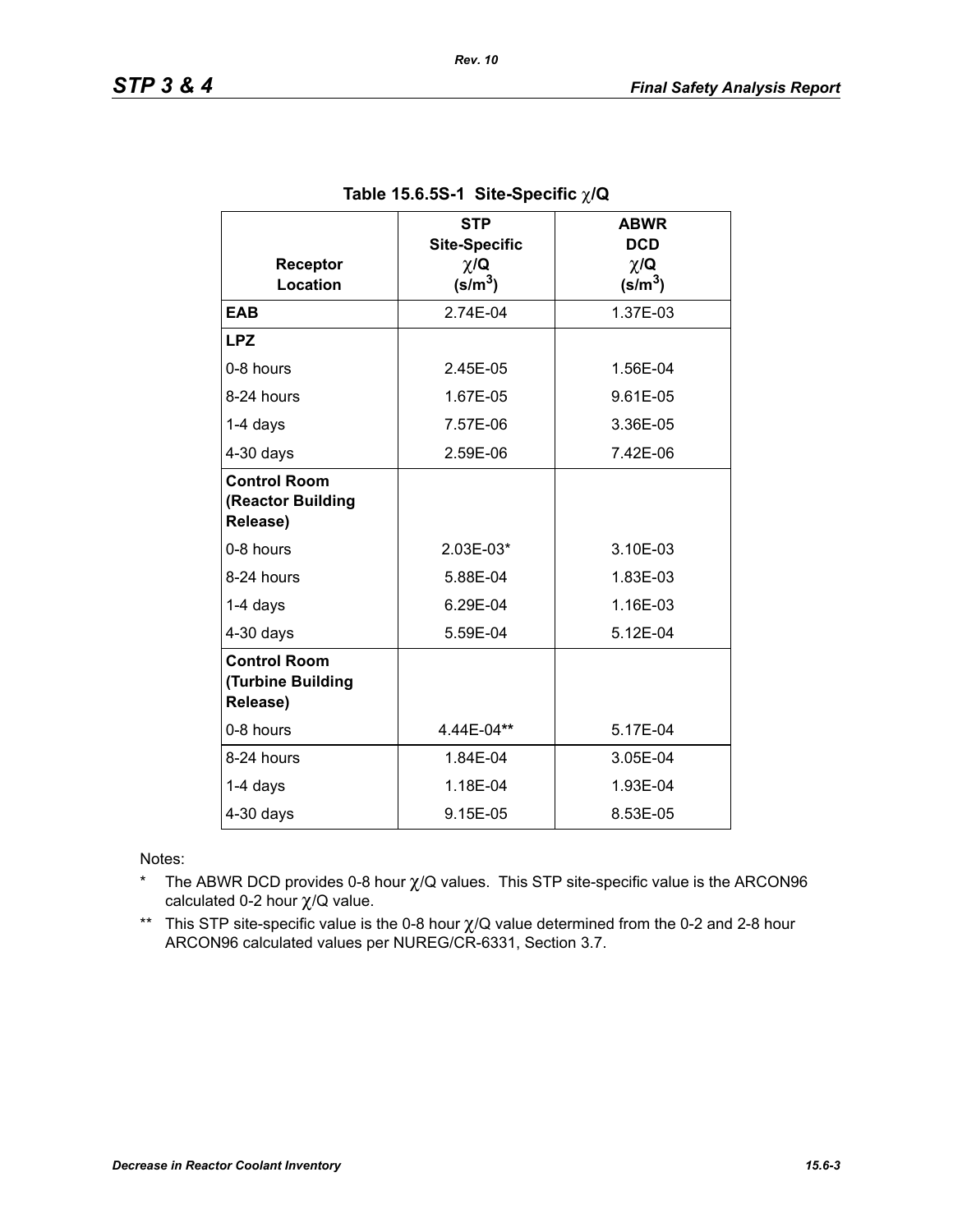| Table 15.6.5S-2 Site Specific Control Room Dose for the LOCA |              |                        |              |  |
|--------------------------------------------------------------|--------------|------------------------|--------------|--|
| Time                                                         | Thyroid (Sv) | <b>Whole Body (Sv)</b> | Beta (Sv)    |  |
| $0-8h$                                                       | 2.37E-02     | 3.63E-03               | 3.43E-02     |  |
| $0-24h$                                                      | 3.64E-02     | 5.54E-03               | 6.46E-02     |  |
| $0-4$ days                                                   | 8.65E-02     | 1.09E-02               | 1.63E-01     |  |
| $0-30$ days                                                  | 2.04E-01     | 1.80E-02               | $3.02E - 01$ |  |

**Table 15.6.5S-2 Site Specific Control Room Dose for the LOCA**